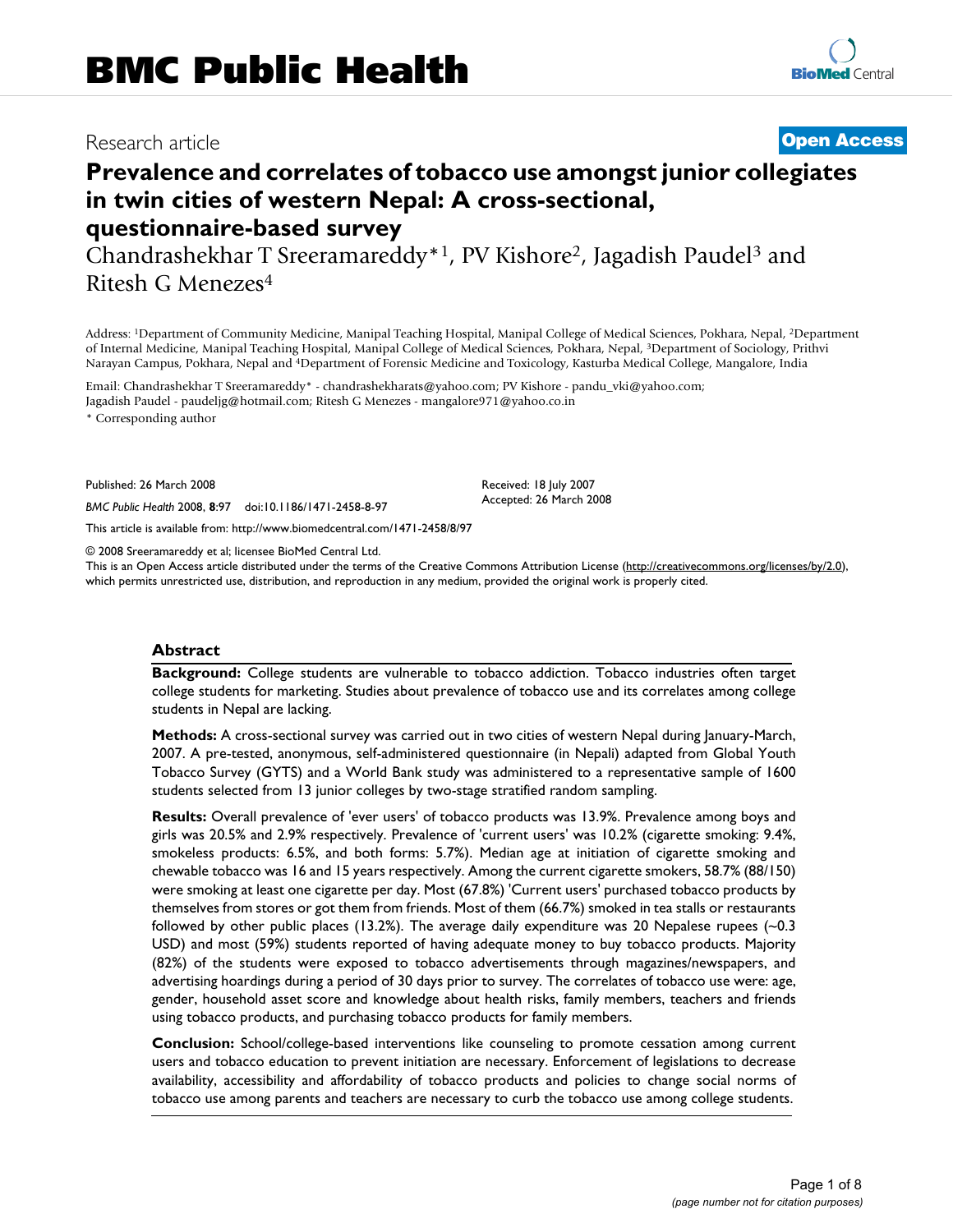# **Background**

Tobacco use is one of the leading preventable causes of premature death, disease and disability around the world [1]. An estimated 4.9 million deaths occurring annually can be attributed to tobacco use. This figure is expected to rise to about 10 million by the year 2020, if the current epidemic continues and more than 70% of these deaths are expected to occur in developing countries [2]. In Nepal, chronic non-communicable diseases account for 42% of all the deaths [3]. This rate may be due to a high prevalence of current daily tobacco users among men and women aged 18 years and above which was 48.5% and 24% respectively [4]. In the mountain region, the reported prevalence of females smoking was 71.6% [5]. Various studies have reported prevalence ranging from 20% to 72% in different populations of Nepal [5-8]. A study from eastern Terai reported a prevalence of 12.9% and 14.1% respectively for cigarette smoking and smokeless tobacco use among women [8]. The Global Tobacco Surveillance System (GTSS) collaborative group has reported that tobacco use (both cigarette and smokeless tobacco) among those aged 13–15 years is high and has emphasized that interventions are necessary for the prevention of initiation and to promote cessation of tobacco among current users [9]. The GYTS, Nepal (2001) has reported a prevalence of 16.3% for any form of tobacco use among the high schools students of central region [10].

Adolescents and young adults of colleges are often targeted by the tobacco industry for marketing. Moreover, college age is a transition period and students are vulnerable to tobacco addiction. Like high schools even colleges can be targeted for tobacco control interventions. A study from India reported that the prevalence of tobacco use is high and popular perceptions exist about tobacco products among students [11]. Studies about tobacco use and its correlates among college students in Nepal are lacking. Studies about awareness/knowledge of the risks of smoking are also lacking. Moreover, the previous studies including GYTS, Nepal [10] have not explored the factors determining tobacco use behavior among college students. A World Bank study from Indonesia identified various predisposing, enabling and reinforcing factors which determined tobacco use among the Indonesian youth in high schools [12]. These factors may be specific to culture, traditions and other characteristics of a country. Identification of such factors may be potentially useful to formulate policy interventions needed towards behavior change communication for prevention and control of tobacco use among college students. Therefore, we carried out the present study with the following objectives:

1. to estimate the prevalence of tobacco use, and

2. to assess the correlates of tobacco use.

# **Methods**

# *Study area*

Nepal is a poor developing country in the South-east Asia region of the World Health Organization (WHO). In 2002, Nepal was ranked 140<sup>th</sup> among 174 countries in the Human Development Index and with a Gross Domestic Product 0.44 [13]. It has a total land area of 147,000 square kilometers. According to the 2001 census, the total population of Nepal was 23.15 million (male: 11.56 million and female: 11.58 million) and the sex-ratio was 998 males for 1000 females. As a consequence of a high growth rate, majority of population of the country is fairly young. About 39.3% of the total population is in the age group 0–14 years and only 6.5% are above 60 years of age. Eighty-one per cent of the economically active population is employed in the agricultural sector. Nepal is a proclaimed Hindu Kingdom. Eighty percent of the population is Hindus, followed by Buddhists (10.7%) and Muslims (4.2%). Only 48.1% of males above 14 years of age have minimum high school level education while for females the percentage was 27.2. Kaski district is one of the 14 districts in western development region of Nepal. The district has a land area of 2017 square kilometers and a population of 380527. Kaski district has 43 village development committees, Pokhara sub metropolitan city and Leknath municipality whose populations are 156312 and 41369 respectively [14].

# *Conceptual frame work of the study*

We followed the same conceptual frame work as the World Bank study on tobacco economics carried out in Indonesia (2003) [12]. This study was based on Green's (1991) PRECEDE (Predisposing, reinforcing and enabling factors in communication and educational diagnostic evaluation) model [15]. According to the PRECEDE model, three important groups of factors play an important role in changing the behavior and the environment. These are:

- 1) Predisposing factors,
- 2) Enabling factors, and
- 3) Reinforcing factors.

Based on these factors educational and organizational strategies can be implemented for behavior and environment change [15].

# *Study design*

A cross-sectional, anonymous self-administered questionnaire survey was carried out.

# *Questionnaire*

The English versions of the questionnaires used for the Global Youth Tobacco Survey, 2001 [16] and World Bank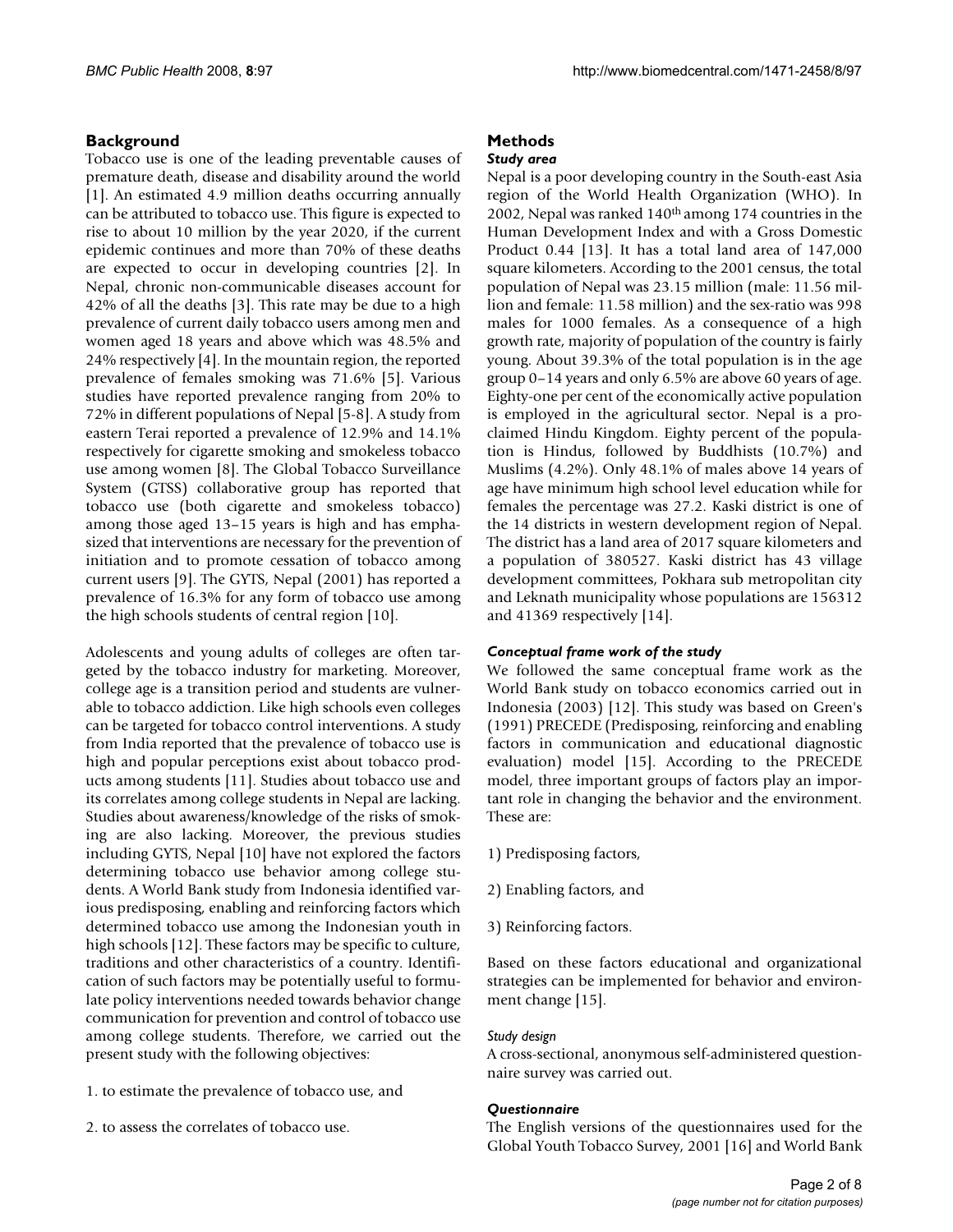study on tobacco economics, Indonesia, 2003 [12] were reviewed. The authors were contacted and permission was obtained to use the questionnaire for this survey. The questionnaire was adapted and modified from those mentioned above to suit the cultural sensitivity of Nepal. The questionnaire thus prepared in English was translated into local vernacular language, Nepali by JP (Jagadish Paudel). The Nepalese version of questionnaire was pretested among 50 students of a publicly-funded junior college. The necessary modifications were made after pretesting. The final version of the questionnaire was backtranslated into English by two third year undergraduate Nepalese medical students. The questionnaire contained items on demographic data, age at initiation, frequency and type of tobacco products used. The questionnaire also contained questions on knowledge about the health risks of tobacco use, beliefs and attitudes towards tobacco use, tobacco use habits among friends, family members and teachers, exposure to tobacco advertisements and efforts towards cessation of tobacco use. The questions about tobacco-related school curriculum and exposure to environmental tobacco smoke from GYTS questionnaire were not included.

#### *Definitions of the variables*

#### *Ever users*

Ever smoker or chewer was defined as one who had not smoked/chewed tobacco in the past 30 days preceding the survey but had tried in the past (even once or twice).

#### *Current tobacco user*

Current smoker or chewer was defined as those who had smoked/chewed tobacco product on one or more days in the preceding month of the survey.

#### *Household asset score and categories*

We used household asset score as a proxy to the economic status of the students. Eight items: radio, bicycle, television, fridge, motor-bike, washing machine, computer and car present at their homes were indicated in the demography section of the questionnaire. Each item was given a score ranging from 5 to 40 with a maximum total score of 180 if all the seven items were present (For example, radio was given least score of 5 and car was given the highest score of 40). For each student the total score was calculated and divided into one of the three categories i.e. low (0–60) middle (61–120) and high (121–180).

#### *Knowledge score*

Ten questions on knowledge about the harmful effects of smoking were included in the questionnaire. For each question correct response was given a score of one and incorrect or 'don't know' was scored as zero. The sum giving a minimum score of zero and a maximum of 10 was used as a continuous variable.

#### *Sample size determination and sampling method*

The GYTS, Nepal (2001) reported that overall 16.3% of the students belonging to  $8<sup>th</sup> - 10<sup>th</sup>$  grade had ever used tobacco product in any form [10]. Among the junior college students (11th and 12th grades) we expected a minimum prevalence of tobacco use to be 20%. The required minimum sample size to estimate the prevalence was calculated for 95% confidence limits and an allowable error of 10% was 1600.

A two stage stratified random sampling method was used to select a representative sample of students. There were seven junior colleges in Leknath municipality and 30 in Pokhara Sub Metropolitan City. A list of all the junior colleges and their enrollment sizes was obtained from the district secondary education board. At the first stage, five publicly-funded colleges and eight private colleges were randomly selected by stratification according to type of college (private/public) from both the cities. The college enrollment size varied from 25 in private colleges to approximately 6,000 in publicly-funded colleges. Publicly-funded colleges had the largest enrollment size. In the second stage, in colleges with an enrollment size of 100 or less, all the students were included. Two or more classes were randomly selected by lottery method from those colleges with an enrollment size of more than 100. The largest of all the colleges was Prithvi Narayan Campus affiliated to Tribhuvan University. The college had about approximately 6000 students in different streams of study. Therefore, five classes belonging to different streams of study were selected for survey.

#### *Data Collection*

A written permission was obtained from the office of the district secondary education board. The research ethics committee of the Manipal College of Medical Sciences approved this study. The survey was carried out between January and April, 2007. The researchers (CTS and JP) were involved in administering the survey instrument (questionnaire) to the students. The principals/institutional chiefs of the selected college were personally contacted by the researchers. The objective and nature of the study was explained and a verbal consent was sought to carry out the survey in the college. All the students present at the time of our visit were included for the survey. The students of the selected class were assembled in their class room. The purpose of the survey was explained and assurance about the confidentiality of the information provided was given to the students. After such briefing, they were invited to participate in the survey. Informed consent of the students was sought and the students were informed that they were free to opt not to participate in the survey. Absence of the school personnel/teachers in the classrooms was ensured to encourage the students respond without reporting bias. The printed copies of the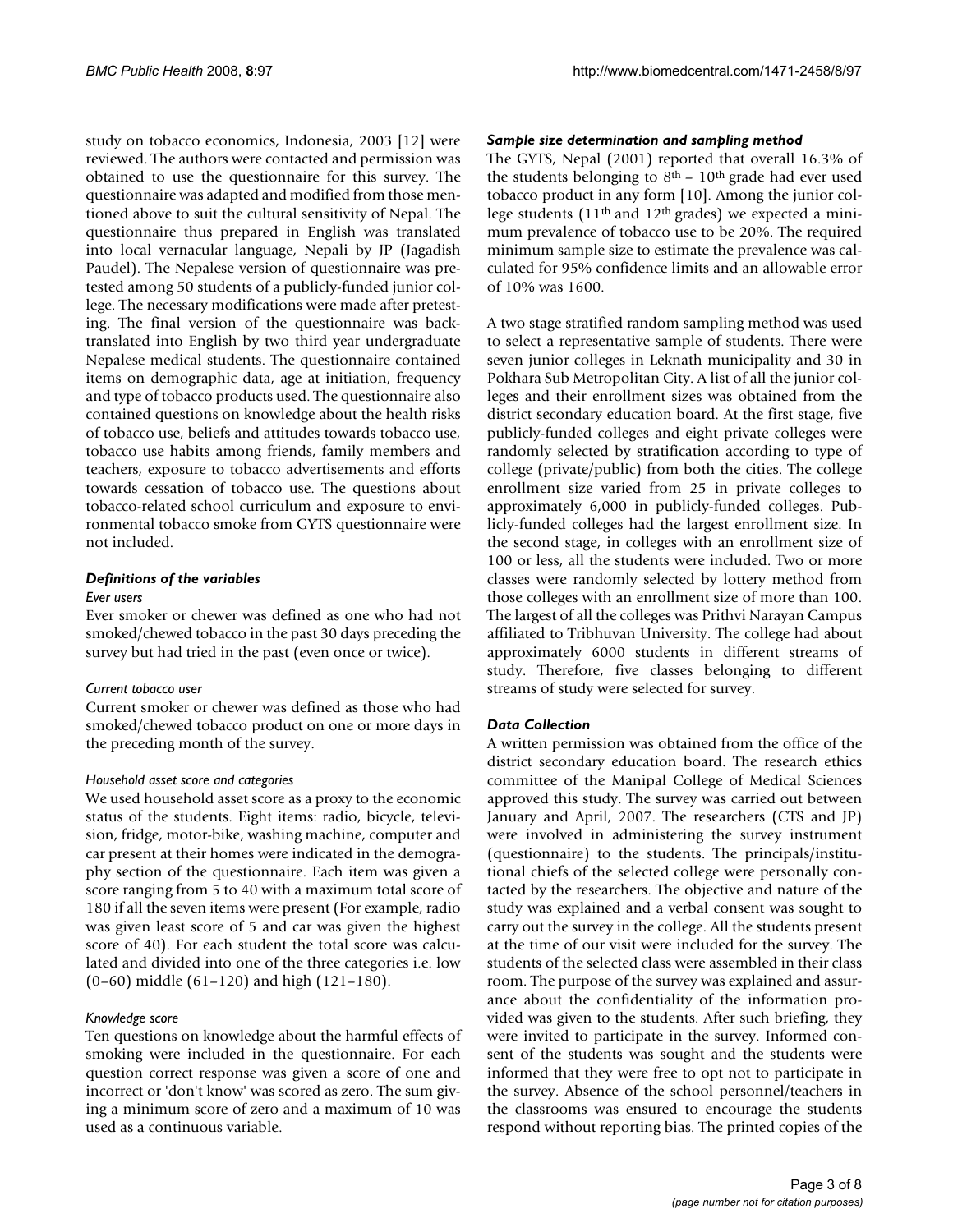anonymous, self-administered questionnaires in Nepali were distributed to the students. The completed questionnaires were collected by the researchers.

#### *Data Analysis*

Data were coded and entered into Microsoft excel package and extracted into SPSS (Statistical Package for Social Sciences) version 10 for windows. Rates, percentages and descriptive statistics were calculated. The 'ever use' of tobacco products in any form was used as dependant variable. Demographic characteristics, predisposing, enabling and reinforcing factors were treated as independent variables. Multivariate logistic regression analyses were carried out by 'enter' method. All the groups of variables were entered into the regression model. Odds ratios (OR), 95% confidence intervals (95% CI) and p-values were calculated for each independent variable.

# **Results**

All the colleges contacted responded to the survey giving a college response rate of 100%. A total of 1662 students, were selected and invited to participate in the survey. Out of these 1596 students completed the questionnaires giving a response rate of 96%. In six questionnaires the responses were incomplete and therefore excluded from analysis. The final analysis was carried out for 1590 questionnaires.

# *Demographic characteristics*

The mean age of the students was 17.8 years (SD, 1.7). The median age was 17 years (minimum 14 years and maximum 32 years). The male to female ratio was 1.6:1. Out of 1590 students, 996 (62.6%) were males and 594 (37.4%) were females. A majority (1383/1590, 87%) of the students were Hindus, followed by Buddhists (157/ 1590, 9.9%).

# *Prevalence of tobacco use*

The prevalence of tobacco use according to gender is shown in Table 1. Overall prevalence of 'ever users' of tobacco products was 13.9%. Prevalence among boys and girls was 20.5% and 2.9% respectively. Prevalence of 'current use' of tobacco products was 10.2% (cigarette smoking: 9.4%, smokeless products: 6.5%, both forms: 5.7%). Majority of 'current users' of any tobacco product were 17 years or older. The prevalence of 'current users' increased after 17 years, the highest being among students who were 20 years or older (Figure 1). The differences in prevalence according to gender ( $p < 0.001$ ) and age ( $p < 0.001$ ) were statistically significant.

# *Age at initiation of tobacco use*

Figure 2 shows age at initiation of tobacco use. Majority (89.6%) of ever smokers had initiated smoking between the ages 12 and 18 years with a median age of 16 years. Among 'ever users' of chewable tobacco, 73.7% had initiated between the ages 12 and 18 years with a median age of 15 years. Among ever smokers, 30.2% had initiated before 15 years of age and 36.4% of 'ever users' of chewable tobacco had initiated before 15 years of age.

# *Smoking pattern and access to tobacco products*

Among the current cigarette smokers, 58.7% (88/150) were smoking at least one cigarette per day, 27.3% (41/ 150) smoked once or twice a week and 14% (21/150) smoked once or twice in a month. The average number of cigarettes smoked in a day was 3.5 (median 2, mode 1). About 62% of the students smoked one or two cigarettes per day. Most of them (66.7%) smoked in tea stalls or restaurants followed by other public places (13.2%). The others smoked at home (7.4%) or a 'secret place' (15.2%). Most (67.8%) of them had purchased tobacco products from a shop or street vendor by themselves while 11.8% of the students purchased through a friend and 10.3% borrowed from friends. Six students also reported that they obtained tobacco products from a family member. Among the 104 current tobacco chewers, 34 (32.7%) were using *'gutka'* (mixture of tobacco and molasses), 27 (25%) *'pan masala'* (tobacco with aromatic spices) 24 (23.1%) *'surti'* (dried tobacco leaves for chewing), 12 (11.5%) '*khaini'* (tobacco with slaked lime and aromatic spices) and the remaining were using combinations of different types of chewable tobacco.

About 146 'current users' of tobacco products had responded for the average amount of money spent per day for buying tobacco products. They spent an average amount of 20 Nepalese rupees (NRS) [0.3 USD] per day (SD 23.6 NRS) (1 USD≈66 NRS). The amount spent varied from 3 NRS [0.04 USD] to 130 NRS [1.96 USD] with

#### **Table 1: Prevalence of tobacco use (%)**

|                                               | Male* (N = 996)  | Female* $(N = 594)$ | Overall* $(N = 1590)$ |
|-----------------------------------------------|------------------|---------------------|-----------------------|
| Ever used any tobacco product                 | 20.5 (17.9,22.9) | 2.9(1.5, 4.2)       | 13.9(12.2, 15.6)      |
| Currently smoking cigarettes                  | $14$ (11.8,16.1) | 1.9(0.8, 2.9)       | 9.4(8,10.9)           |
| Currently using chewable tobacco              | 9.3(7.5,11.1)    | 1.9(0.8, 2.9)       | 6.5(5.3,7.8)          |
| Currently using both forms of tobacco product | 8.2(6.5,9.9)     | 1.5(0.5, 2.5)       | 5.7(4.6,6.9)          |

\* 95% confidence intervals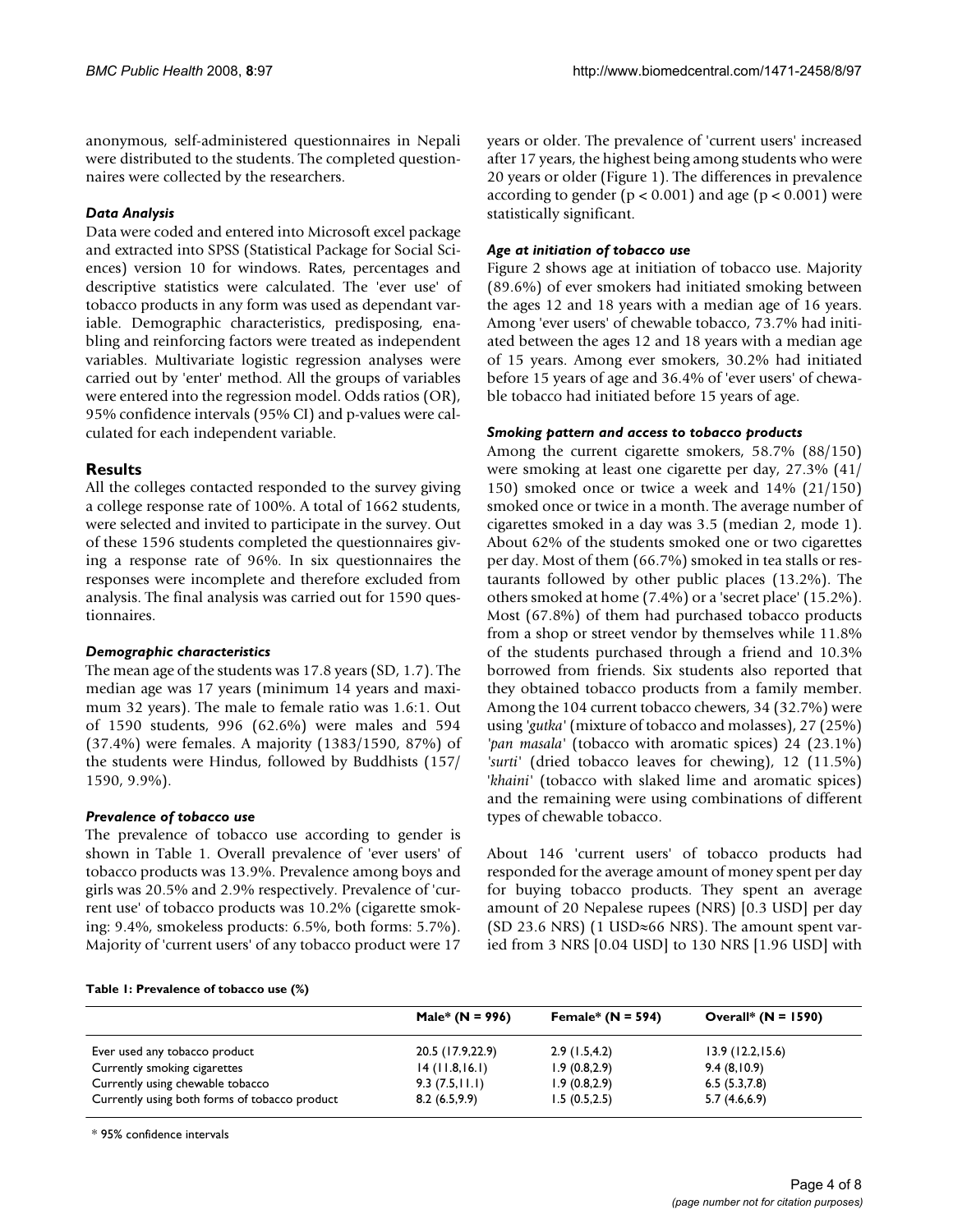

**Figure 1 Prevalence of current tobacco use according to age.**

a median of 10 NRS [0.15 USD] (quartiles, 5 and 20). Out of 200 students who responded for the question "Do you have sufficient amount to buy tobacco products? 118 (59%) had replied 'yes'.

# *Media and advertising*

About 82% of the students had seen tobacco-related advertisements during the preceding 30 days of the survey. Magazines (59.7%), newspapers (56.9%), television (48.7%), radio (41.9%) and advertisement hoardings (39.2%) were the media from which students were exposed to tobacco advertisements most often. Seven percent of the students had something (T-shirt, pen, bag etc) which had a cigarette brand logo on it. About 963 (60.6%) students believed that cigarette advertisement or promotion can influence smoking use among students.

#### *Cessation*

The experiences of the current tobacco users of about cessation are shown in Table 2. A larger proportion of the students who were either currently smoking (66.6%) or using chewable tobacco (62.5%) thought that they can quit, whereas a lesser proportion (63.3% and 57.7% respectively) had actually tried to quit. However, 55.3% and 49.1% of the students who were currently smoking and chewing tobacco respectively had ever sought help to quit tobacco products. In most instances they sought advice from a friend or a girlfriend.



**Figure 2 Age at initiation of tobacco use.**

# *Correlates of tobacco use*

The results of the multivariate logistic regression analysis are shown in Table 3. Among the demographic factors, being of older age and being a male were associated with tobacco use. Household asset score was used as a proxy for economic status. Students who had high asset score were more likely to be ever users of tobacco. Among predisposing factors knowledge about harm of tobacco use was protective for tobacco use. Among the enabling and reinforcing factors, tobacco use among the family members, friends and teachers were associated with tobacco use among the students. Students who had ever purchased tobacco products for their family members were more likely to have used any tobacco product.

# **Discussion**

The dual purposes our study were to estimate the prevalence of tobacco use and assess the correlates. The sample size was determined using data from GYTS, Nepal and obtained a representative sample from the twin cities. We used a standardized survey instrument from GYTS [16] which made our data comparable to GYTS reports. However, our study was carried out among the college students instead of high school students in GYTS. In our study, the median age was 17 years which was higher than that of GYTS surveys. Despite this, the prevalence of ever tobacco use was slightly lesser than that reported by the GYTS, Nepal [10]. GYTS was carried out in central region which

**Table 2: Experiences of the current tobacco users about cessation**

| <b>Experience</b>           | Smokers $(N = 150)$           | Chewable tobacco $(N = 104)$ |  |
|-----------------------------|-------------------------------|------------------------------|--|
|                             | <b>Number of students (%)</b> | Number of students (%)       |  |
| Had tried to quit           | 95(63.3)                      | 60(57.7)                     |  |
| Thinks that he/she can quit | 100(66.6)                     | 65 (62.5)                    |  |
| Sought help to quit         | 83 (55.3)                     | 51(49.1)                     |  |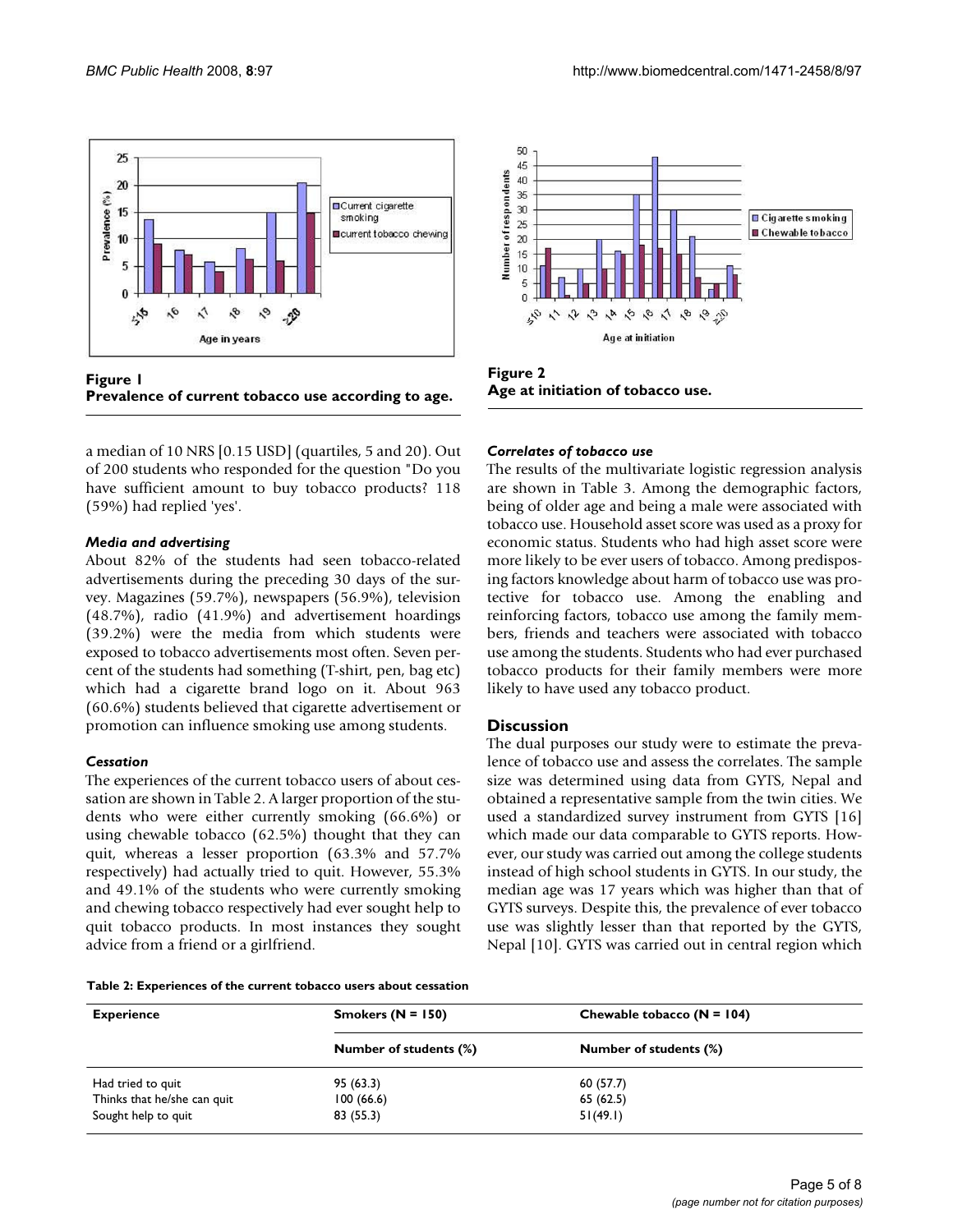| Table 3: Multivariate analysis of determinants of tobacco use |  |
|---------------------------------------------------------------|--|
|---------------------------------------------------------------|--|

| Variable                                                                         |          | Number Adjusted<br><b>OR</b> | 95% C I     | p-value |
|----------------------------------------------------------------------------------|----------|------------------------------|-------------|---------|
| Age (Mean, SD)                                                                   | 178, 1.7 | 1.13                         | 1.04, 1.22  | 0.004   |
| Gender                                                                           |          |                              |             |         |
| Female                                                                           | 587      | ı                            |             |         |
| Male                                                                             | 974      | 7.03                         | 4.03, 12.28 | < 0.001 |
| <b>Religion</b>                                                                  |          |                              |             |         |
| Others                                                                           | 206      | ı                            |             |         |
| Hindu                                                                            | 1355     | 1.42                         | 0.86, 2.35  | 0.162   |
| <b>Currently residence</b>                                                       |          |                              |             |         |
| Hostel/rented room                                                               | 679      | ı                            |             |         |
| With parents                                                                     | 882      | 0.98                         | 0.71, 1.36  | 0.93    |
| <b>Household asset score</b>                                                     |          |                              |             |         |
| Low                                                                              | 1065     | ı                            |             |         |
| Medium                                                                           | 394      | 1.71                         | 0.95, 3.07  | 0.72    |
| High                                                                             | 102      | 1.52                         | 1.06, 2.12  | 0.03    |
| Are Tobacco products available at any place and anytime?                         |          |                              |             |         |
| No/don't know                                                                    | 679      | ı                            |             |         |
| Yes                                                                              | 882      | 0.86                         | 0.62, 1.21  | 0.38    |
| Is the use of tobacco products banned in your college premises?                  |          |                              |             |         |
| No/don't know                                                                    | 624      | ı                            |             |         |
| Yes                                                                              | 937      | $\mathbf{L}$                 | 0.79, 1.53  | 0.59    |
| Do you think that your teachers smoke or chew tobacco?                           |          |                              |             |         |
| No/don't know                                                                    | 499      |                              |             |         |
| Yes                                                                              | 1109     | 1.93                         | 1.38, 2.71  | < 0.001 |
| Do your close friends smoke or chew tobacco?                                     |          |                              |             |         |
| No/don't know                                                                    | 871      |                              |             |         |
| Yes                                                                              | 690      | 1.69                         | 1.20, 2.38  | 0.003   |
| Number family members who use tobacco                                            |          | 1.40                         | 1.12, 1.76  | 0.003   |
| Have you ever or currently buy tobacco products for your members?                |          |                              |             |         |
| No                                                                               | 1109     |                              |             |         |
| Yes                                                                              | 452      | 1.78                         | 1.28, 2.48  | 0.001   |
| Knowledge score (harms of tobacco use)                                           |          | 0.75                         | 0.68, 0.83  | < 0.001 |
| In your opinion do tobacco-related advertisements influence tobacco consumption? |          |                              |             |         |
| No/don't know                                                                    | 610      | ı                            |             |         |
| Yes                                                                              | 951      | 0.81                         | 0.58, 1.13  | 0.214   |

Only 1561 cases were included in the final logistic regression due to missing data for some variables.

included both urban and rural areas but our study was carried out in urban area only. However, the prevalence of our study is lesser than that reported from Kerala, India [17] and USA where nearly one-third of the students were currently using tobacco products [18]. It is important to note the prevalence was low compared to western countries which have strict legislation, heavy taxes and massive information campaigns. Such difference was found in GYTS survey also [9]. Prevalence lower than that of western countries despite the lack of tobacco control measures may be explained by differences in socio-cultural milieu between these populations.

Globally, GYTS reports have shown that the difference among current smokers between boys and girls is smaller than that between men and women [9,19]. However, there was a yawning gap in prevalence between boys and girls in our study. A community-based survey from Eastern Nepal reported a similar rate of prevalence in the age group 14–25 years. However, the study reported that the prevalence of smoking increased with age [8]. Similar gender differentials and increasing trends of tobacco use with age was reported by WHO [20].

The study from Kerala, India has reported that the age at initiation appears to be declining [17]. The results of our study are similar to those reported from Kerala, India [17] and Indonesia [12]. The age at initiation for chewable products was lesser than that for smoking. This may be due to the growing popularity of the smokeless products accessible and available in small attractive sachets [21]. A good proportion (5.7%) of students was currently using both forms of tobacco. It appears that smoking is often preceded by the use of chewable tobacco. The broad use of tobacco products among a substantial portion of this 16–20 years age group could be an indication of a future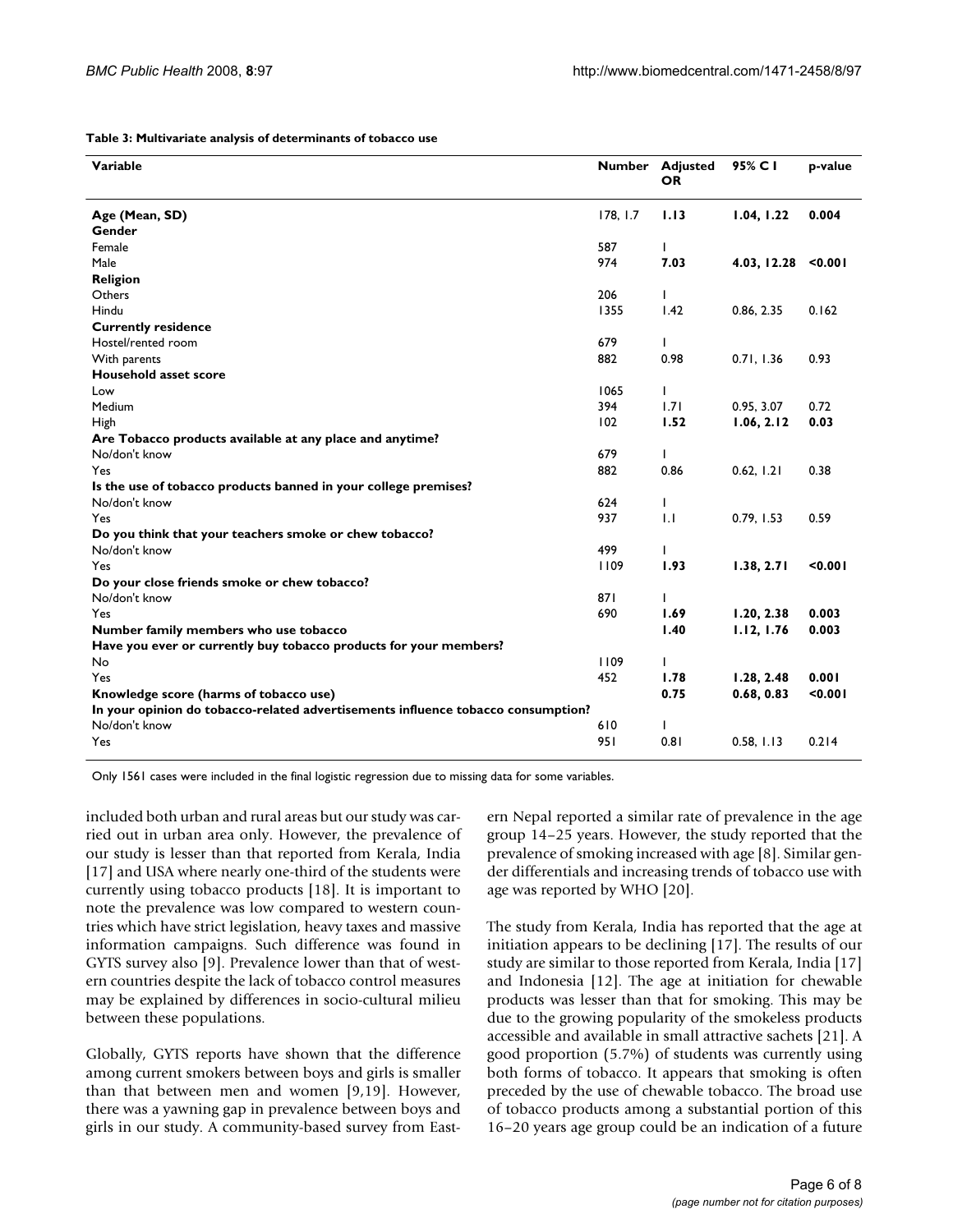increase in overall adult tobacco use. Less than half the students either tried to quit tobacco use or sought professional help to quit tobacco use. Therefore, counseling and quit-line programmes need to be started at the colleges for the benefit of the current users.

Most students (78.7%) thought that street vendors, tea stalls and shops are selling tobacco products and 63.3% of the students responded that tobacco products are easily available. It has been suggested that banning the sales of tobacco products may be a deterrent to tobacco use among youth. However, there is no such legislation existing in Nepal [22]. Most students purchased tobacco products by themselves from street vendors or shops and were not denied by the virtue of their age. Average number of cigarettes smoked per day was about three. About three-fifths of the students smoked one or two cigarettes per day. One of the measures to control tobacco use is the ban of single stick sale. Such legislation also does not exist in Nepal [22]. The common place of smoking was tea stall or restaurants and public places. Legislations like restricted sales of tobacco products and ban of smoking in public places might be helpful in curbing the tobacco use among these young adults. A majority of the students had seen protobacco advertisements during the preceding 30 days from a wide range of media. However, this was not significantly different between ever tobacco users and never users. In Nepal there is no existing legislation about sampling and sponsoring by the tobacco industry [22]. There should be a complete ban of tobacco advertisements as partial ban has shown to be ineffective [23]. The WHO Framework Convention on Tobacco Control (FCTC) requires a comprehensive ban on advertising and promotion which may be ratified by the public health authorities in Nepal [24]. Measures like banning tobacco use in movies and television are thought to be sound public health policies as youth are influenced by movies and television [25].

The independent factors determining tobacco use among these college students were age, gender and household assets. Students from higher income group may be getting higher pocket money and therefore could afford to buy tobacco products. Among the other factors knowledge score was protective for tobacco use. Those students who had better knowledge of health risks of tobacco use were less likely to have 'ever used' any tobacco products. Similar observations were made in studies from Indonesia [12], and Argentina [26]. Therefore, it may be beneficial to introduce lessons on health risks of tobacco at schools and colleges.

Among the reinforcing factors the students who reported that one or more family members smoking or chewing tobacco were more likely to be ever users of tobacco. We investigated tobacco use among parents and siblings. As the number of family members using tobacco increased by a unit, the risk of tobacco used increased 1.5 times. Similarly having purchased tobacco products for a family member was also associated with tobacco use. The students who had friends who used tobacco products and who reported that their teachers use tobacco products were also likely to use tobacco products. Similar results have been reported by studies from Indonesia [12], Argentina [26] and Kerala, India [17]. Even school children have opined that parents [27] and peers have strong influence on tobacco use amongst youth [28]. However, there is a possibility that tobacco users may have reported about users in their environment due to selective perception.

Nearly 40% reported that at least one family member uses tobacco. Despite schools and colleges of Nepal being tobacco-free, the teachers' tobacco use behavior may have influenced students. Tobacco use among the family members, in particular parents and siblings may also have an influence. Similarly in the college environment peer pressure also appears to play a role for adopting tobacco use as a way of life. Tobacco use among adults, lack of ban on smoking in public places, exposure to tobacco use at home may have created an opinion that tobacco use is a 'social norm'. Behavior change communication may not be successful unless adults change their behavior. Despite good knowledge about health risks of tobacco use among all the students, their perception of individual risk may be poor. Educational efforts should focus on dispelling the misconceptions created in the young minds by the media.

# **Limitations**

Our study had some limitations. Our survey was cross-sectional, and smoking status was by self-report. Therefore, some students may have under reported their tobacco use. Moreover the existing taboo about tobacco use, some female students in particular might also be underreported. Some students who were using tobacco might have been absent from the college on the day of survey. We did not have an opportunity to interview them. The study was carried out in colleges of two urban locations only. So our results cannot be extrapolated to the rest of Nepal.

# **Conclusion**

Tobacco use in any form (smoking or smokeless) is prevalent among the college students. Cigarette smoking was the most popular form of tobacco use. Older male college students were more likely to use tobacco. Knowledge of health risk, household asset score, peer influences and social norms like tobacco use among teachers and family members, buying tobacco products for a family member were associated with tobacco use. Targeted school/college-based intervention strategies by counseling and education are necessary. Enforcement of regulations on sale and advertisements of tobacco products may also be useful. Legislations on use of tobacco products need to be enforced to decrease availability, accessibility and afford